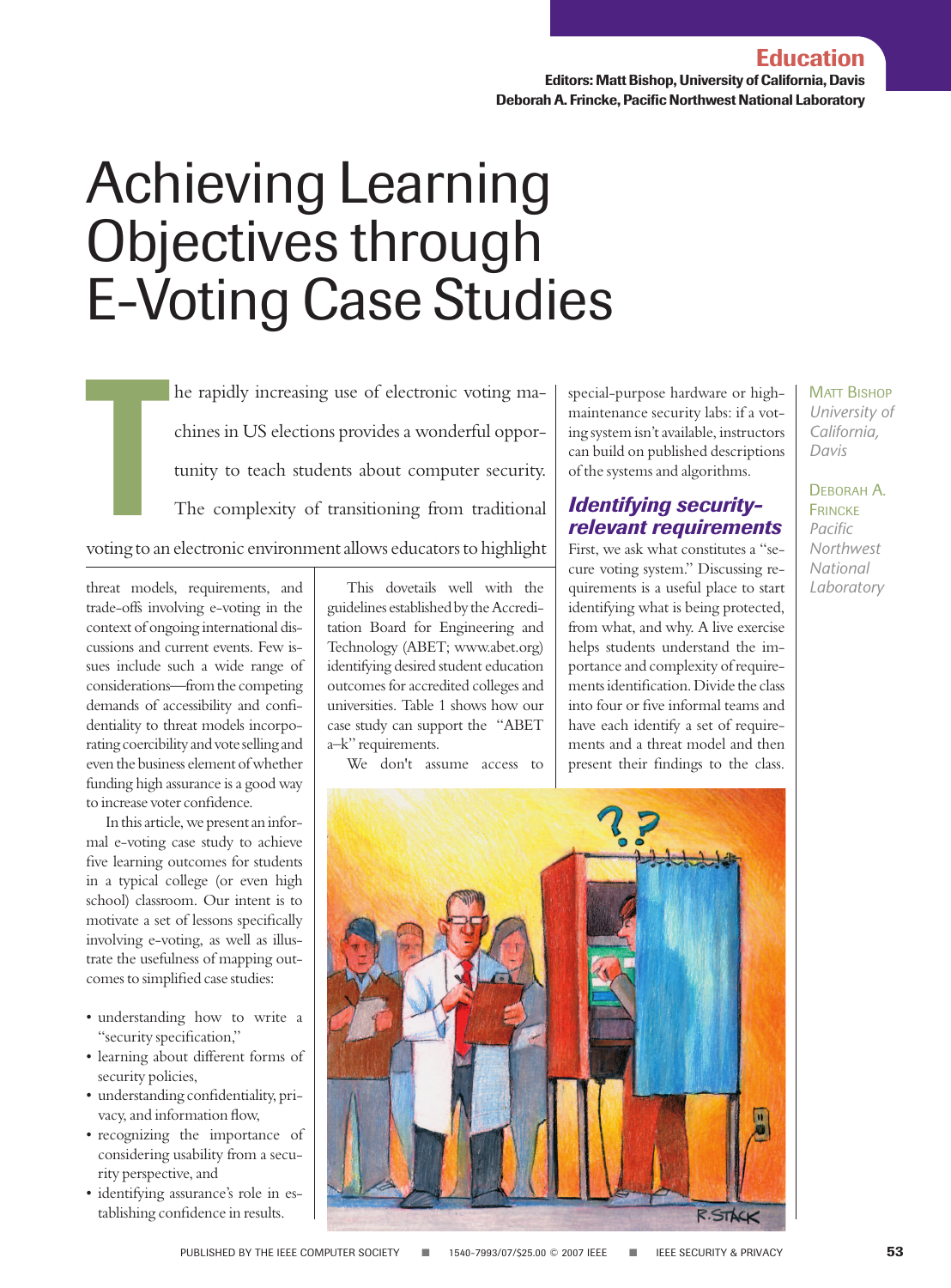| and Technology's requirements. |                                                                         |                                                                     |
|--------------------------------|-------------------------------------------------------------------------|---------------------------------------------------------------------|
| <b>OUTCOME</b>                 | ABET BEHAVIORAL OUTCOME CRITERIA                                        | APPLICABLE E-VOTING SECTION                                         |
| A                              | "An ability to apply knowledge of mathematics,                          | Throughout, but especially in the sections on establishing          |
|                                | science, and engineering"                                               | confidentiality and understanding the human element                 |
| B                              | "An ability to design and conduct experiments<br>analyze and interpret" | Requirements and specification sections                             |
| C                              | "An ability to design  to meet desired needs within                     | Requirements, human element, and confidence sections                |
|                                | realistic constraints such as economic, environmental,                  |                                                                     |
|                                | social, political, ethical, health and safety,                          |                                                                     |
|                                | manufacturability, and sustainability"                                  |                                                                     |
| D                              | "An ability to function on multidisciplinary teams"                     | Throughout, but especially group discussions and confidence section |
| Ε                              | "An ability to identify, formulate, and solve                           | Requirements, specifications, and human element sections            |
|                                | engineering problems"                                                   |                                                                     |
| F                              | "An understanding of professional and ethical<br>responsibility"        | Requirements, human-element, and confidence sections                |
| G                              | "An ability to communicate effectively"                                 | Throughout, but especially in group discussions                     |
| H                              | "The broad education necessary to understand the                        | Throughout, but especially in requirements, human element, and      |
|                                | impact of engineering solutions in a global,                            | confidence sections                                                 |
|                                | economic, environmental, and societal context"                          |                                                                     |
| L                              | "Life-long learning"                                                    | Potentially throughout                                              |
|                                | "A knowledge of contemporary issues"                                    | Throughout                                                          |
| K                              | "An ability to use the techniques, skills, and modern                   | Requirements, specification, and confidence sections                |
|                                | engineering tools necessary for engineering practice"                   |                                                                     |

# **Table 1. How the e-voting exercises satisfy the Accreditation Board for Engineering**

This approach is particularly effective if the class includes students with different backgrounds, technological skills, and countries of origin. The discussion provides both an opportunity to talk about what people expect from e-voting systems and a way to assess and enhance critical thinking and public speaking skills within the class. If used early in a semester, the exercise will provide a good foundation for later exercises and lead to a livelier classroom.

The threat model's role is another useful concept to explore. E-voting presents various relatively unexplored threats; coercion is just one of them. Having individual teams compare their models in the context of the overall security goals they propose can be instructive—all too frequently, developers construct system defenses without precisely articulating the threats considered. These studentgenerated threat models will also prove useful when discussing assurance and associated costs.

For our case study, assume that the class chose four requirements: election fairness, ballot secrecy, election auditability, and system usability. Further, assume that the teams selected at least two threat models. At this stage, the instructor might have them compare methods of defining security requirements, particularly those with differing degrees of formality. She could go into more detail on threat modeling and introduce categorization approaches such as STRIDE (spoofing, tampering, repudiation, information disclosure, denial of service, and elevation of privilege). Another option would be to discuss the various standards that influence evoting machine requirements.

# *Understanding specification*

Identifying e-voting machine requirements and a threat model naturally feeds into discussion of how to specify an appropriate implementation. How would we formally specify a *fairness policy* for an election? Central issues include who can vote, how they vote, and how the votes are tallied and confirmed. Trust and accountability come into play: how can all parties assure themselves that the election was fair and the results were accurately reported? These issues present an excellent lesson on balancing competing requirements and illustrate how a purely technological solution is unlikely to be satisfactory.

Suppose we established three requirements: ballot secrecy, tally accuracy, and accountability. If we didn't care about secrecy, one way to achieve accuracy would be to watch each voter mark each vote, ask their intent if they made a mark that was unclear or questionable in any way, have them re-mark the ballot properly, and then count the votes. But this approach violates the confidentiality requirement; the re-marking process could potentially reduce accountability, as well. Similarly, ballot secrecy, in isolation, has numerous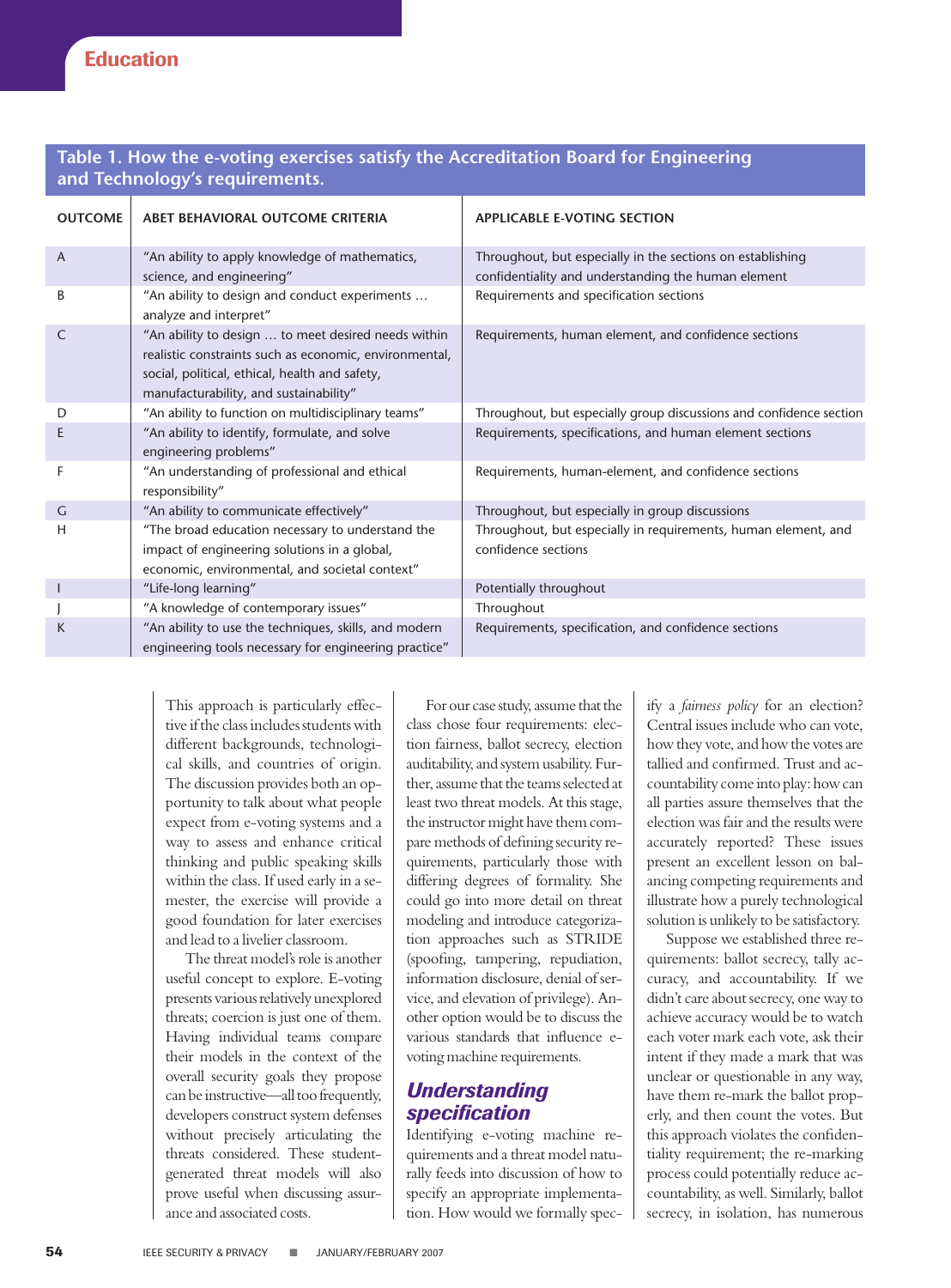solutions: once the marked ballots were in the box, officials could transfer the box to a second location, count the ballots, and then destroy the originals without record. Yet, this process would make establishing accuracy impossible, again eliminating accountability. Balancing the requirements creates complexity.

An examination of the US Election Assistance Commission's Voluntary Voting System Guidelines is appropriate here (www.eac.gov). Most states incorporate these guidelines in their requirements for voting systems. What drives the guidelines? What threats lead to the requirements specified in them, and how do the requirements prevent against those threats? E-voting presents an informative exercise in how to develop standards—and how not to.

# *Confidentiality, privacy, and information flow*

Establishing ballot secrecy seems simple to many: record the vote without storing anything identifying the voter. The direct approach analogous to the paper case includes banning unique serial numbers and other marks from each electronic ballot. Yet, we must consider a more demanding notion of information flow in both the physical and electronic worlds to avoid indirectly encoded associations. Assume that the order in which ballots are cast is known they might be printed on a spool of paper such as those used with cashregister receipts. This situation arises when a voting system prints a paper copy that the voter must approve to officially cast a ballot. It could also arise if the ballots were time stamped or otherwise uniquely marked. The ballot's position relative to the others would thus encode information unique to the voter, even if the ballot had no unique mark on it. This situation doesn't arise with paper ballots shaken or otherwise mixed up inside the ballot box.

Ask the class to determine what implicit information flow channels exist in an e-voting system. This leads to a discussion of how to counter those channels. Students typically begin by suggesting alterations to implementation details that conflict with policy requirements, have adverse effects on efficiency, or introduce additional information flows, which presents a good opportunity to discuss the intricate interplay between security requirements and security implementation, and why seemingly simple requirements can be hard to get right.

Now, ask students whether the threat models identified earlier encompass the circumstances that give rise to indirect information flow. If they realize at this point that their threat model is incomplete, what should they do?

For classes with greater sophistication in algorithm analysis, introduce ordering-attack threat mitigation. One method arises from noting that nonelectronic ballots are naturally ordered because of the physical medium on which they're printed (the spool of paper). In the physical realm, cutting the paper and mixing the cuttings helps solve the problem, but the mechanisms are cumbersome. Another method arises from noting that analyzing the information flow requires access to two components: the ordered ballots and the order in which voters used the machine.

If we can't prevent knowledge of the former, we must prevent attackers from learning the latter by ensuring that no one sees the order in which people vote. Yet, this conflicts with the auditability requirement, which says that every aspect of the election except the voters' marking of the ballots must be observable. Asking students to balance auditability with the mechanism that blocks the implicit information flow's violation of secrecy, or to devise another mechanism to block that flow, illustrates how mechanisms can affect policies, and vice versa.

#### *Understanding the human element*

Another aspect of the implementation is the e-voting system's usability. These systems must function properly during testing and elections but are otherwise unused. Furthermore, few of the volunteer poll workers who set up the systems will be familiar enough with the special-purpose e-voting systems to fix problems. The polling station setup and closing must therefore be simple. The situation with casting votes is similar: few voters will be e-voting experts, and some might even be fearful of general computing technology. Yet, all must cast ballots using the provided interface, so the way to use that interface must be obvious. The ballot shown on the screen can be lengthy, depending on the particular races—the 2003 California gubernatorial election saw more than 130 candidates run for governor, for example. As such, the ballot layout and the interface require careful design and testing to ensure that the average voter can find, and vote for, any candidate. The user interface must also be suitable for voters with special needs.

A system's security depends on its being correctly configured and used. This aspect of e-voting systems provides fertile ground for the class to see how usability requirements affect mechanisms and, in some cases, policy.

### *Establishing confidence in the final tallies*

A pervasive element of the earlier discussions is the notion of assurance—confidence that the e-voting machine meets the requirements for a fair and accurate election. In most environments, this requires enough evidence to convince an expert, or perhaps a group of them, but the election environment is different. One fundamental principle is that an election must be observable, so that anyone can watch the polls opening, the voting, the polls closing, the transportation of the ballots to the